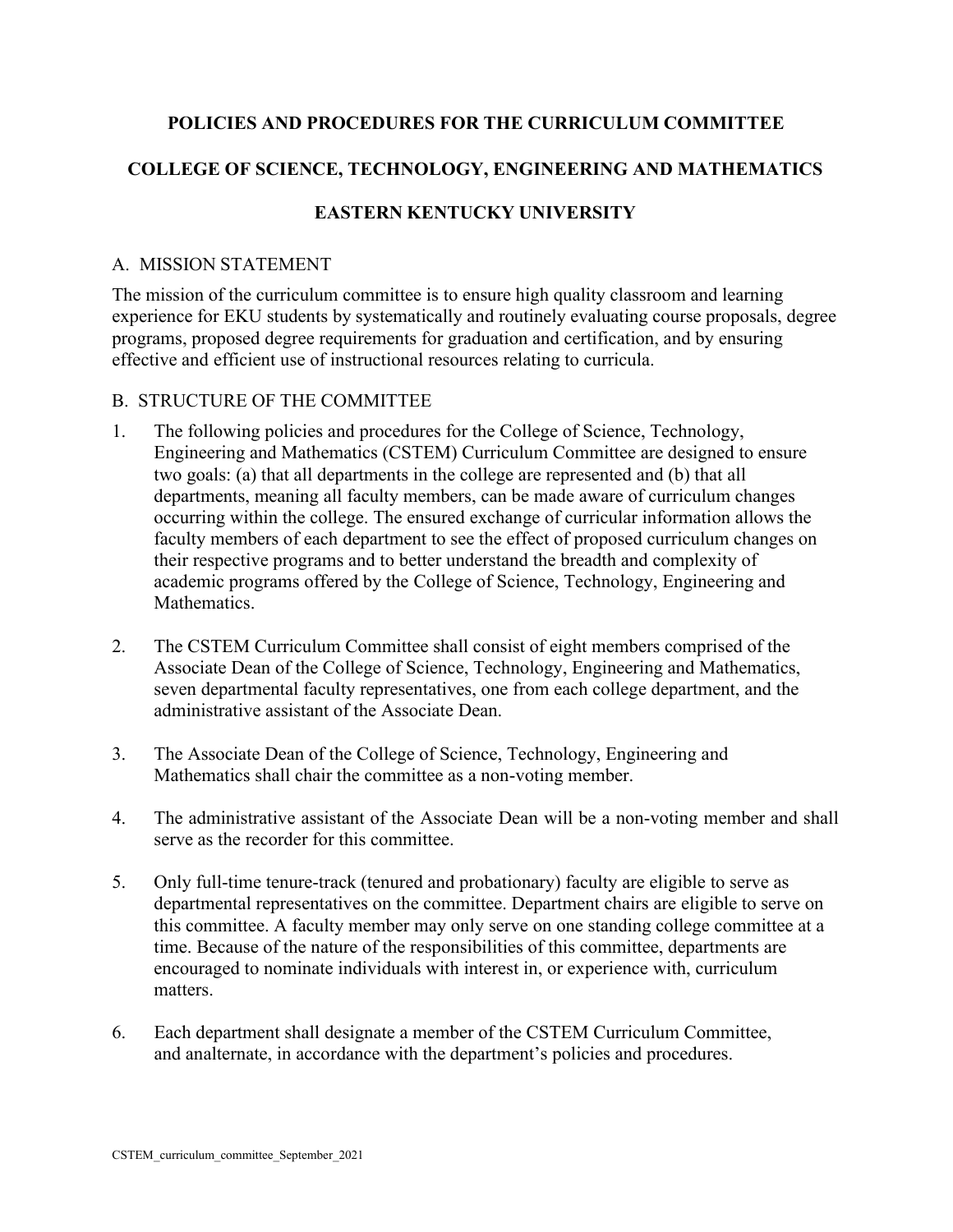- 7. Initially, to establish a rotational pattern, the departmental representatives will serve either a one-year term (Department of Agriculture, Department of Mathematics & Statistics, and Department of Physics, Geoscience & Astronomy) or a two-year term (Department of Applied Engineering and Technology, Department of Biological Sciences, Department of Chemistry, and Department of Computer Science and Information Technology). Thereafter, each representative will serve a two-year term. Should a member of the committee resign or need to be replaced for non-attendance, reappointment will be made by the department to fill the unfinished term.
- 8. Each department chair shall submit the names of the department's designated member and alternate to the office of the Dean by *August 21* of the academic year for which they will serve.
- 9. A working committee shall consist of a simple majority of the voting members.
- 10. It will be the responsibility of the chair and recorder to provide leadership, conduct meetings, and distribute the minutes of each meeting of the committee within 14 calendar days of the meeting.
- 11. It is the responsibility of members to contact the committee chair and their alternate in the event that they will not be able to attend a regular or special meeting. In the absence of a regular voting member of the committee, his/her department's alternate shall serve as a voting member. If a committee member is absent from three consecutive meetings without cause, the seat will be declared vacant and filled by the department according to how the seat on the committee was originally filled. The committee chair will report to the dean when a seat is declared vacant or when a member resigns from the committee.
- 12. If any date specified on this document falls on a weekend or official holiday, then the effective date shall be considered the next day on which university administrative offices are open.
- 13. Proposed changes to these guidelines must be approved by the CSTEM Curriculum Committee by a majority vote prior to the beginning of the academic year in which they are to take effect.

#### C. RESPONSIBILITIES OF THE COMMITTEE

- 1. The function of the Curriculum Committee will be to:
	- A. Receive, review, and act upon changes in undergraduate and graduate degree programs.
	- B. Review and maintain academic standards for the college.
	- C. Review and coordinate curriculum and degree requirement proposals from other colleges that might affect programs in the College of Science, Technology, Engineering and Mathematics.
	- D. Review and address other matters on curriculum referred to the committee by the Dean of the College of Science, Technology, Engineering and Mathematics.
	- E. Establish procedures and regularly review processes for dealing with curricular matters at the departmental and college levels.